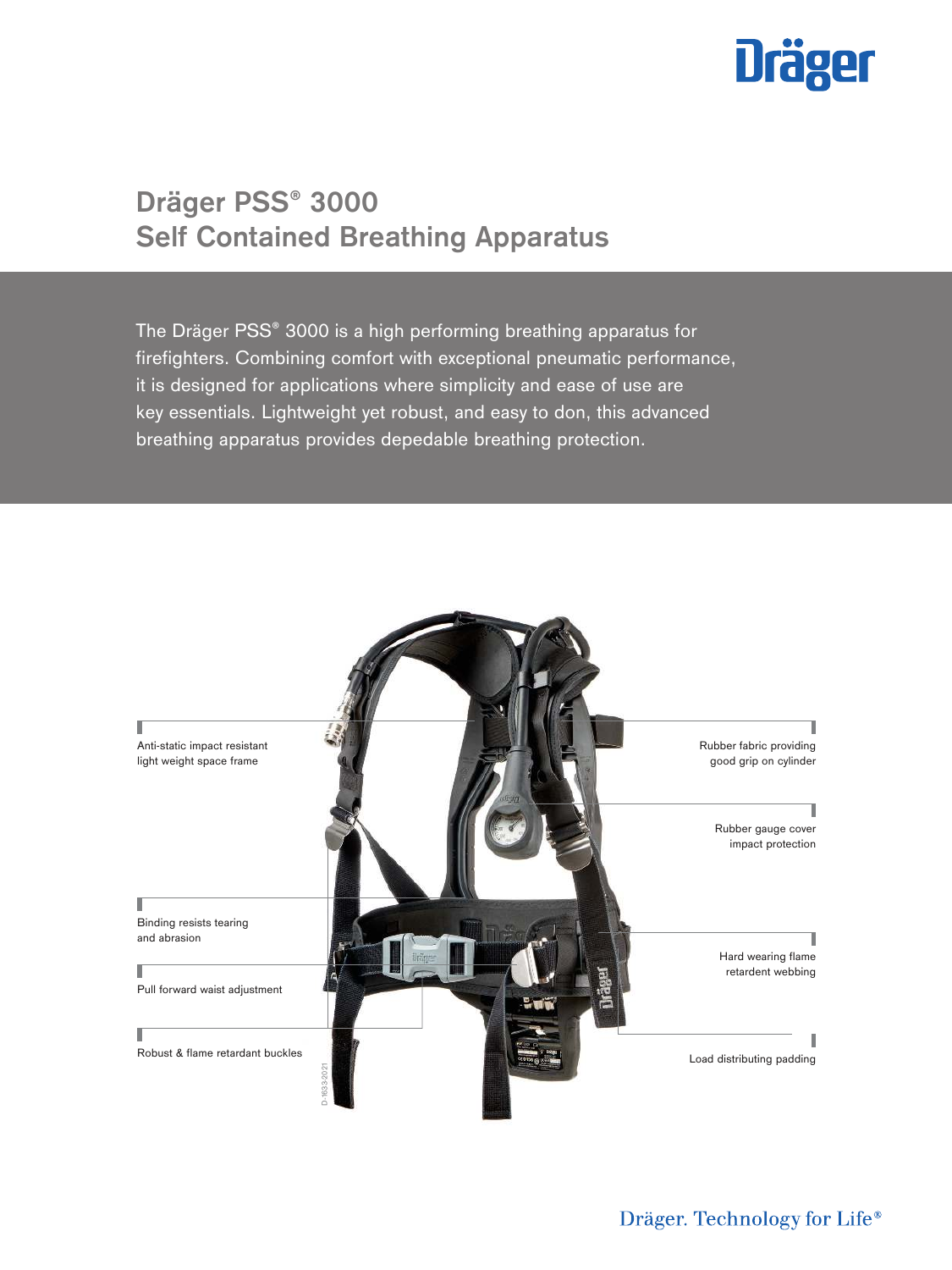## **Benefits**

#### **Light, robust and simple to use**

Dräger PSS 3000 is one of the lightest self contained breathing apparatus carrying system available. We have applied the same advanced technology and design philosophy which was derived from our class leading range of short and extended duration professional breathing apparatus. The extremely durable carrying system features our ultra lightweight, high strength carbon composite carrying frame which exhibits outstanding thermal, impact and chemical resistance properties.

Suitable for use in all conditions easy and quick to don, the lightweight harness has been specially designed to retain its form over a wide range of environmental temperatures and conditions. Utilizing materials which have good chemical and abrasion resistance and also meet the heat and flame requirements of EN137:2006 (Type 2).

#### **Proven air supply technology**

Versatility is the foundation of the Dräger PSS series of products. The breathing apparatus PSS 3000 enables the wearer to benefit from leading edge breathing protection technology incorporating, the same advanced pneumatic system used in our class leading breathing apparatus.

#### **Easy to maintain and service**

Quick and uncomplicated to service, the breathing apparatus PSS 3000 incorporates a number of unique design features to ensure that downtime, and therefore costs, are kept to a minimum during maintenance. All the major components are simple and quick to remove and re-assemble. The harness is attached to the carrying frame by a single-piece retention method. In addition the first stage pressure reducer, integrated into the carrying frame for added protection, can be readily removed.

#### **Options for every eventuality:**

- Choice of lung demand valves
- ‒ Full FPS 7000 facemask configuration options
- Utilizing the proven PSS 7000 pressure reducer
- Electronic voice communications
- ‒ Dräger compressed air breathing cylinders
- ‒ Secondary supply hose connections for rescue and decontamination
- ‒ Available with Pneumatic gauge or electronic TX gauge and integrated PASS (Bodyguard 1500)

High performing, easy to use and with proven technology, the Dräger PSS 3000 guarantees a lifetime of depenable service whilst at the same time minimizing the costs of ownership.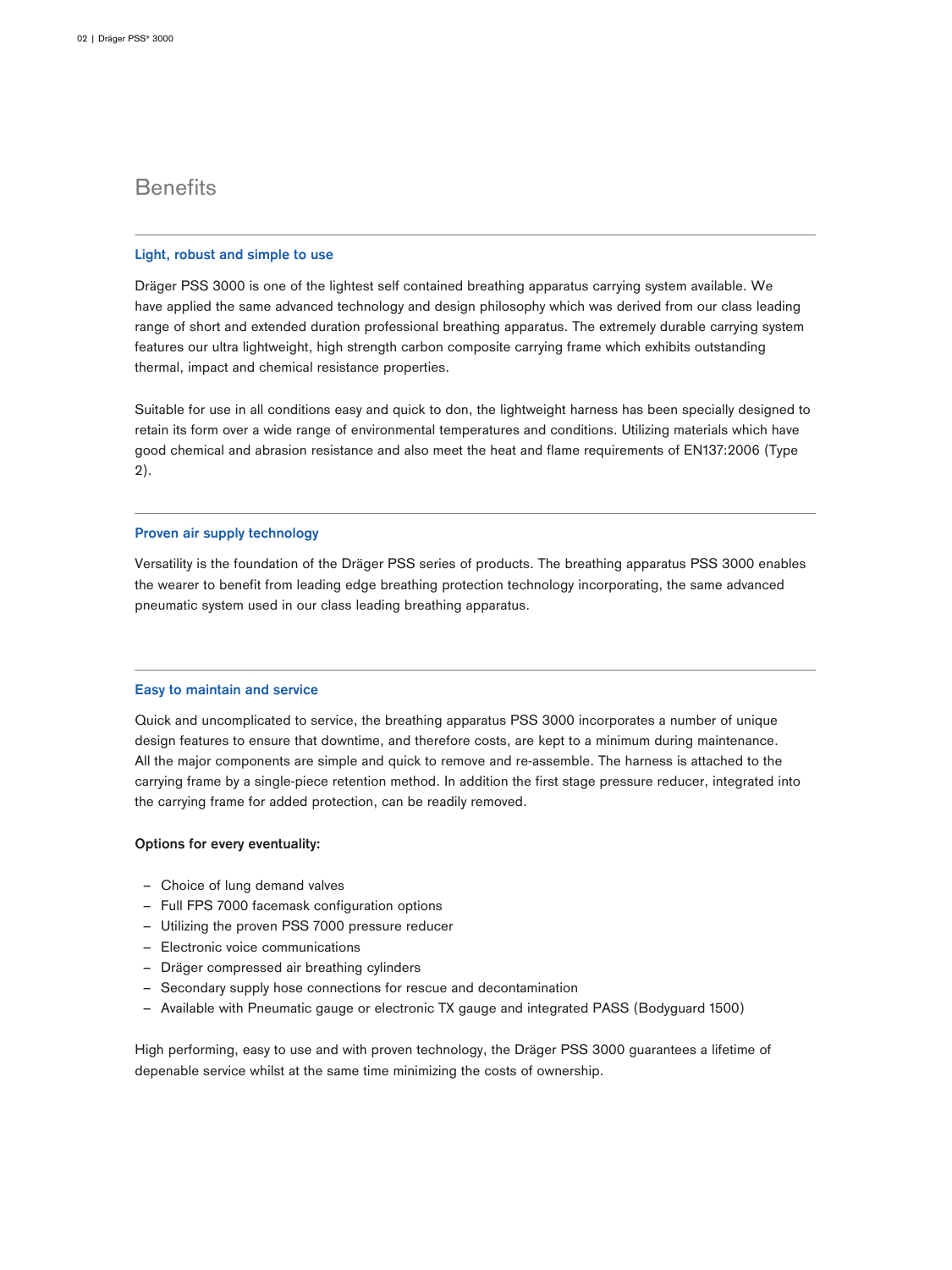# **Benefits**

#### **Enhanced carrying system**

By utilising the state-of-the-art pressure mapping technology, we have developed a carrying system which follows the natural contours of the body and therefore provides improved stability and reduced back strain, stress and fatigue. The contoured carrying harness provides maximum comfort at both the shoulders and the waist, but optimizes load distribution comfortably and securely, in line with the body's centre of gravity. Despite this emphasis on wearing comfort, you can rest assured that we have not compromised on the choice of the most rugged and durable materials available, in order to minimize the impact of the most hostile of environments.

#### **Integrated hoses**

Both the medium pressure air supply and gauge hoses are integrated into the carrying-frame to reduce the risk of snagging and entanglement, which results in improved security and safety whilst entering and working in confined spaces. With the ability to re-route these hoses from one side to the other in order to suit customer preferences for gauge access, this design feature also facilitates the easy replacement of each hose.

## System Components



#### **Dräger FPS® 7000**

The Dräger FPS® 7000 full-face mask series ensures high safety and wearing comfort. The modern design offers a large, optimised field of vision, while the availability of different sizes ensures the mask fits comfortably and securely. The full-face mask is available with different connections and wearing systems.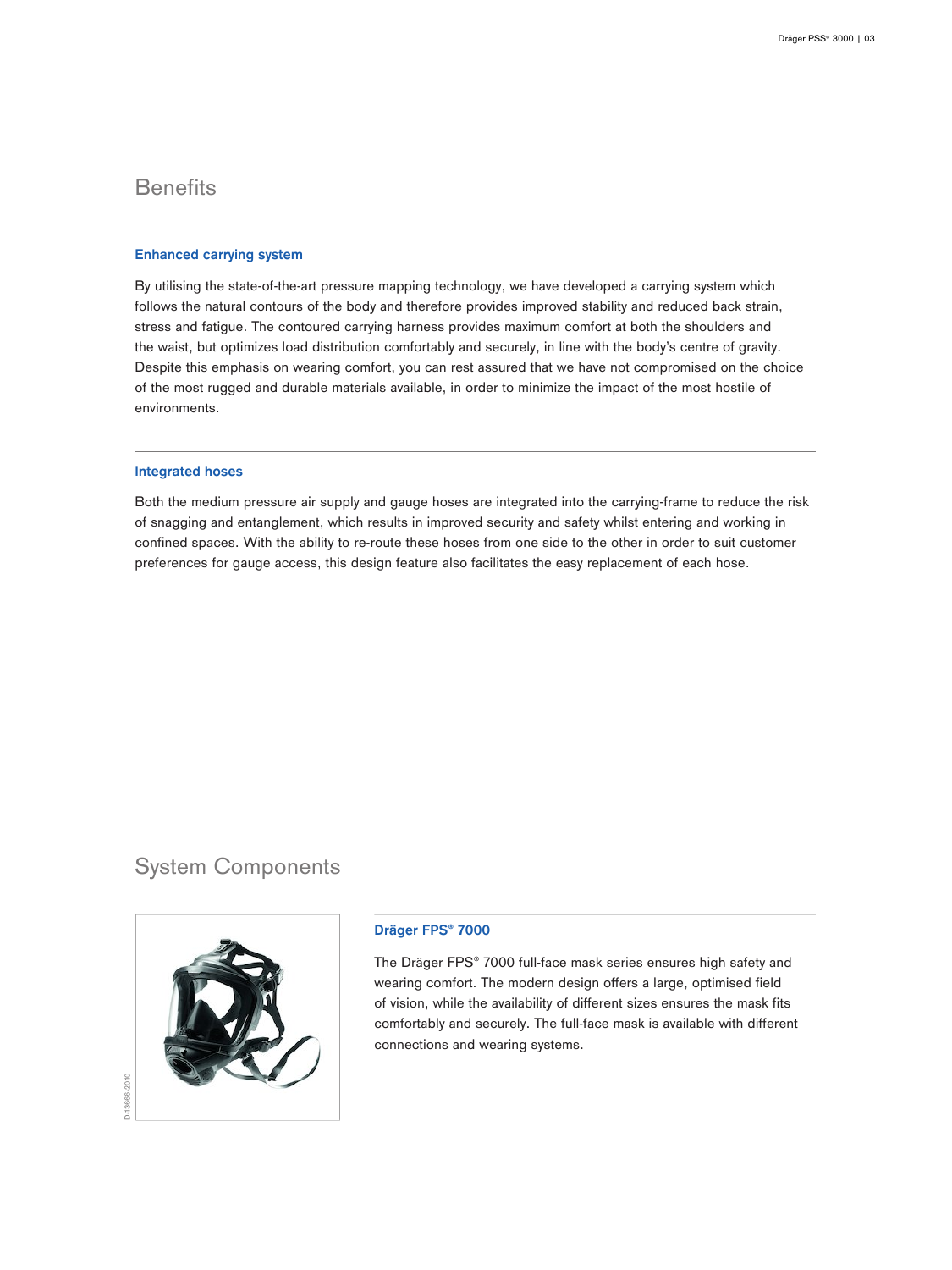ST-149-2000

# **Accessories**



#### **Dräger Compressed Air Breathing Cylinders**

Designed using leading technology and advanced materials, you can use our Dräger cylinders in any application where breathing protection is needed. We offer you a broad range, from carbon composite to steel cylinders. You especially benefit from their lightweight and Non-Limited Life (NLL) performance.

#### **Dräger PSS® Lung Demand Valve (LDV)**

Suitable for the most extreme applications whenever breathing apparatus has to be worn: with its compact and robust design, and excellent pneumatic performance, the Dräger PSS® Lung Demand Valve (LDV) will always deliver the air that you need.



#### **LDV holder**

Versatile LDV holder can be positioned on the Dräger PSS® and Dräger PAS<sup>®</sup> series to suit the requirements of the user, incorporating a simple to use secure connector, designed around the LDV.



#### **Airline Belt manifold with ASV**

Fully automatic switching from external air to SCBA air and from SCBA air to external air. Provides an uninterrupted air supply to the wearer.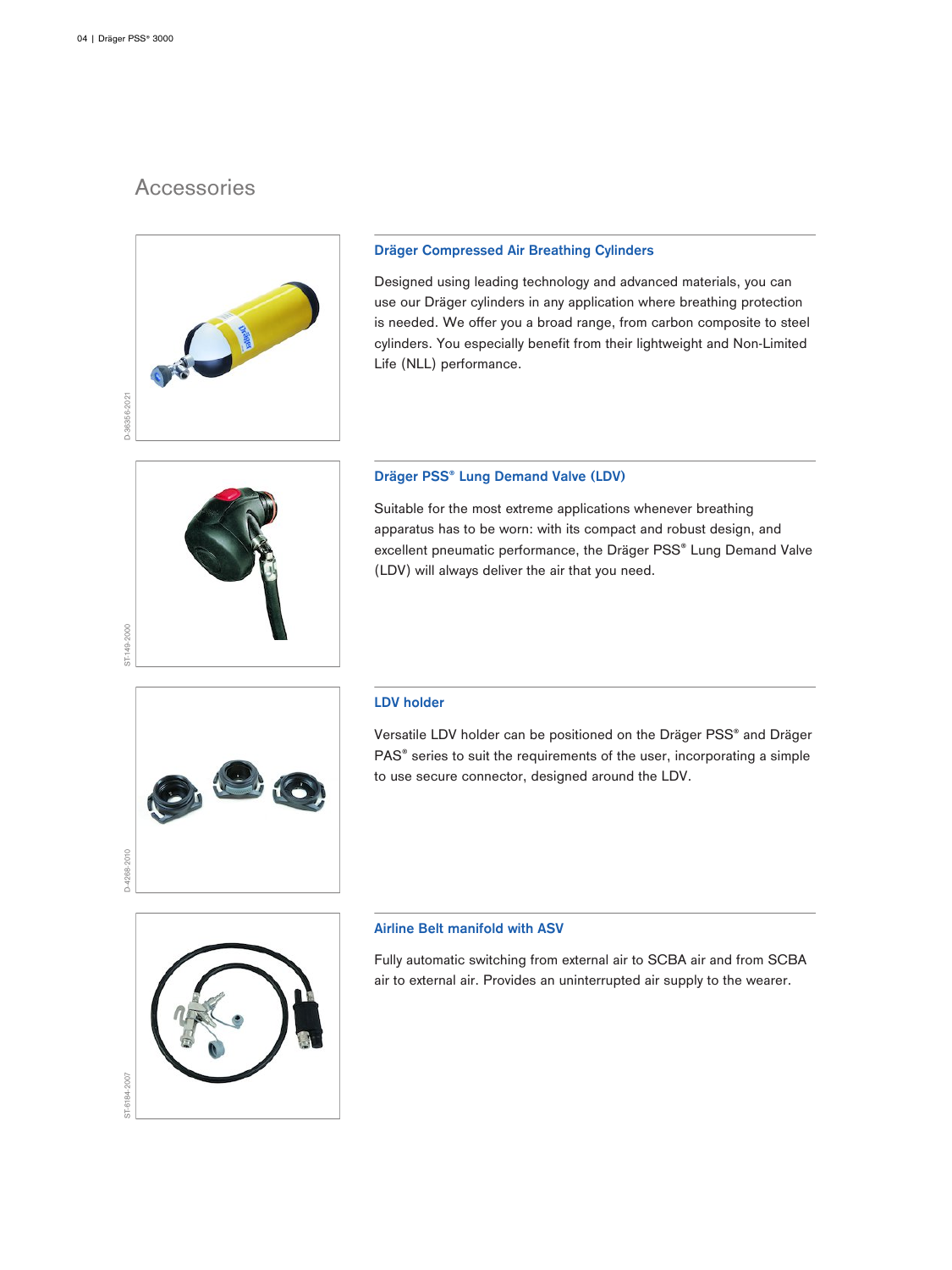## **Accessories**



#### **Secondary Supply Hose**

The Dräger PSS AirBoss can be equipped with a range of secondary supply hoses for shoulder or waist mounting. Allowing firefighters to connect to airlines, supply breathing air to each other and victims.

#### **Dräger PSS® Rescue Hood**

Fire fighters face some of the harshest conditions this world has to offer, and are expected to save others from these environments; the Dräger PSS® Rescue Hood is designed to help the professional save lives.



#### **Dräger Bodyguard® 1000**

Designed to protect life by alerting the team when a wearer becomes motionless or distressed, the Dräger Bodyguard® 1000 emits clear and distinctive signals and alarms to ensure quick and effective recognition, even in the worst environmental conditions.



#### **Dräger Bodyguard® 1500**

Dräger Bodyguard® 1500 is an automatic wireless PASS system which increases wearer safety in potentially hazardous situations. The system draws attention to colleagues in distress by generating distinctive visual and acoustic alert signals and features wireless data transmission from the pressure gauge to the PASS device.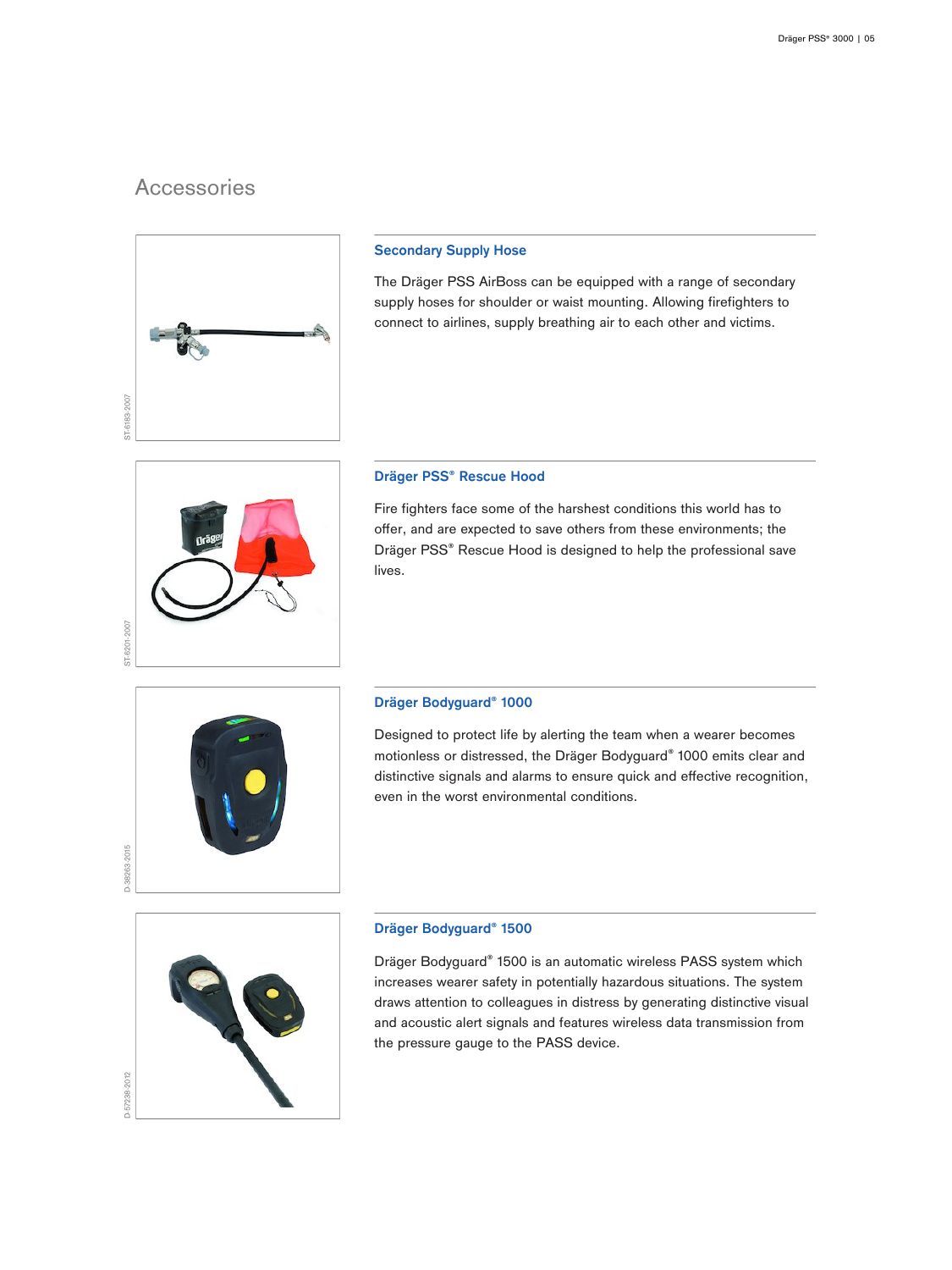# Related Products



#### **Dräger PSS® AirBoss**

The Dräger PSS® AirBoss offers best in class ergonomics and is one of the lightest weight breathing apparatus for firefighting. Lessons learned from firefighters around the world as well as latest innovations in technology have led us to design an even safer and cleaner SCBA system to enable you to breathe more easily and for longer.

#### **Dräger PSS® 4000**

The Dräger PSS® 4000 is one of the lightest professional self-contained breathing apparatus for firefighters. Combining comfort with exceptional pneumatic performance, this SCBA is designed for applications where simplicity and ease of use are crucial. Lightweight yet robust, and easy to don, the PSS® 4000 provides outstanding breathing protection.

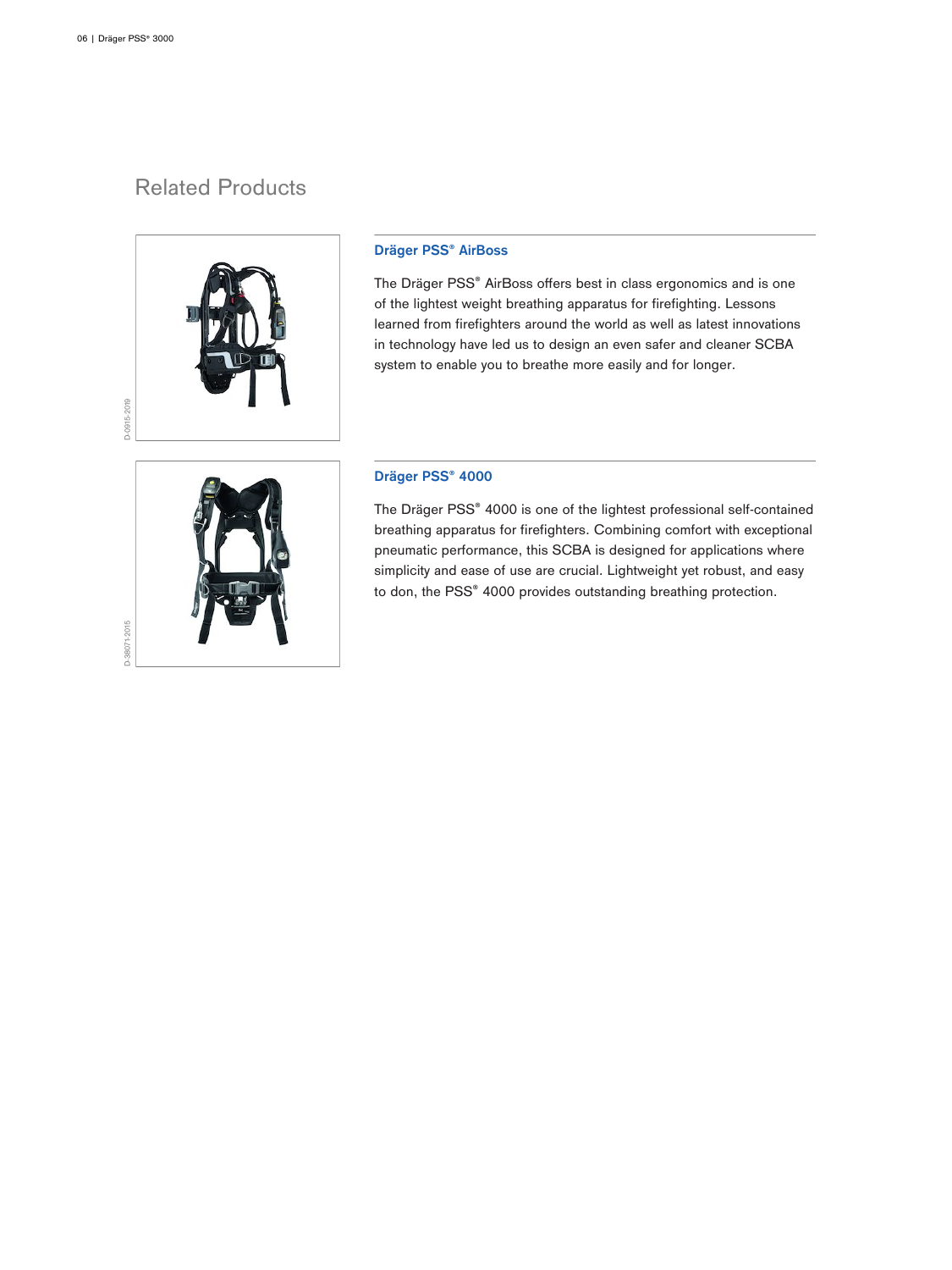# Technical Data

#### **Dräger PSS® 3000 Pneumatic Gauge**

| Weight Kg (backplate & harness)       | 2.70               |  |
|---------------------------------------|--------------------|--|
| Dimensions mm $(H \times W \times D)$ | 590 x 290 x 160    |  |
| Input pressure (bar)                  | $0 - 300$          |  |
| Nominal 1st stage output pressure     | 7.5                |  |
| 1st stage output flow (I/min)         | >1000              |  |
| LDV output flow (I/min)               | > 400              |  |
| Whistle activation pressure (bar)     | $50 - 60$ bar      |  |
| Whistle sound level (dBA)             | > 90               |  |
| ADSU main alarm                       | N/A                |  |
| Approvals                             |                    |  |
| <b>Breathing Apparatus</b>            | EN 137 2006 Type 2 |  |
|                                       |                    |  |

# Ordering Information

| 33 57 794  |
|------------|
| 33 58 906  |
| 33 58 657  |
| 33 60 984  |
| 33 60 985  |
| 33 60 987  |
| 33 60 988  |
| 33 60 989  |
| 33 60 986  |
| on request |
|            |
| 33 50 501  |
| 33 38 700  |
| 33 38 706  |
| 33 51 302  |
| 33 50 606  |
|            |
| 33 57 526  |
| 33 57 528  |
| 33 57 527  |
| on request |
|            |
| 33 58 868  |
| 33 58 867  |
| 33 58 869  |
| on request |
| 33 54 982  |
| on request |
|            |